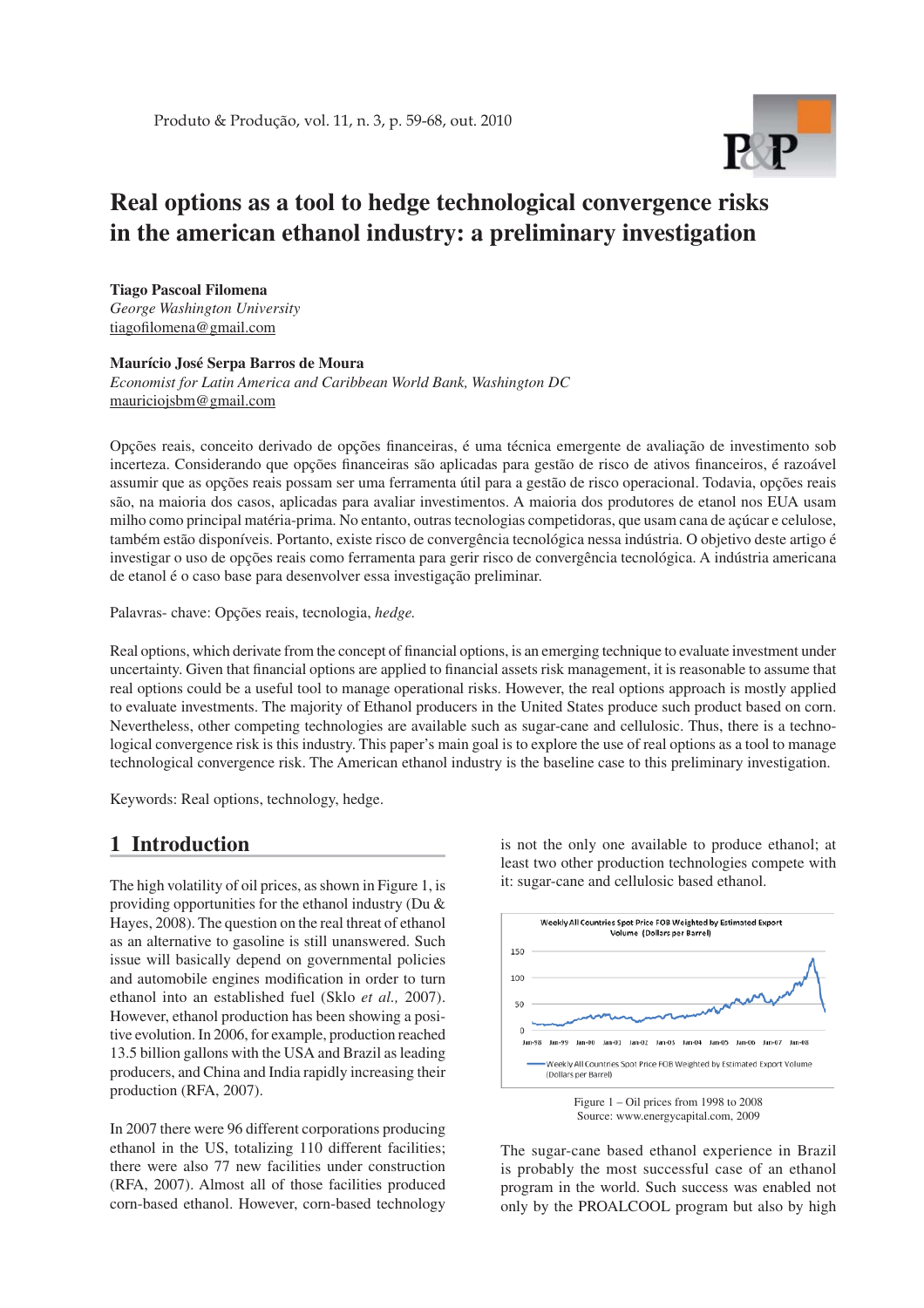oil prices. Since the 1970s ethanol consumption in Brazil is growing, helping to substantially increase its productivity (MOREIRA & GOLDEMBERG, 1999; GOLDEMBERG *et al.,* 2004).

*"the corn ethanol will always be used as a feedstock for ethanol production, but in the near future it will be joined by cellulosic material as a major feedstock of ethanol production".* Agricultural waste, garbage, and municipal waste may also become other sources of ethanol production (RFA, 2007).

The aim of the paper is not to detail all production technology possibilities for the ethanol industry. However, with the brief discussion presented above it is clear the high level of uncertainty on the definition of the best technology for this industry. Hence, some questions arise: Are those United States ethanol companies comfortable in leveraging all its ethanol production on corn? Should not they aim at a broader portfolio of technologies? These two questions are closely related to the core of this paper, which is to introduce the application of Real Options as an approach to manage technological convergence risk.

Initially, risk management applied to financial theory will be investigated; more specifically derivatives and real options are discussed. During the development of the paper it will be shown that the real options approach may help to manage technological convergence risk. Indeed, the real options approach helps answering, although not totally solving the questions proposed earlier. Insights on how Real Options could be applied to manage technological risk using as an example from the United States ethanol industry are given along the paper.

The rest of this paper is organized as follows. Section 2 provides a brief discussion on derivatives, options and risk management. Real options and capital investment under uncertainty are discussed in Section 3. In Section 4 the concept of real options and operational hedging strategy is reviewed. An example of the application of financial options to hedge commodity risks is presented in Section 5. Later, a discussion on the use of real options to hedge technological convergence risk in the American ethanol industry is presented, followed by the implications of this approach to United States ethanol corporations. Finally, the last section states the conclusions and future research opportunities.

# **2 Derivatives, options and risk management: an overview**

After thirty years since Black & Scholes (1973) and Merton (1973) published the Nobel Prize winning work on Option Pricing, the derivatives market has faced a considerable increase in over-the-counter and formal exchanges (BIS, 2005). Forward, futures, swaps and options are the most common types of derivatives, and many studies present their use for managing risks in different applications; for example: currency (ADLER

 & DUMAS, 1984; GECZY ET AL. 1997; ALLA-YANNIS & OFEK, 2001; WONG & YICK, 2004), interest rates and credit (GORTON & ROSEN, 1995; NEAL, 1996; ADEDEJI & BAKER, 2002; BIERWAG & FOOLAD, 2006), commodity risks (VELD-MERKOU-LOVA & ROON, 2003; TOMEK & PETERSON, 2001; TUFANO, 1996; PETERSON & LEUTHOLD, 1987), and other applications (CARMONA & DURRLEMAN, 2003; GASTINEAU & MARGOLIS, 1994; KOSKI & PONTIFF, 1999; TURVEY, 2001).

Companies that seek to reduce the risk exposure of some asset may buy some instrument in the derivatives market to hedge its risks (CHANCE, 2004). Not only financial but also non-financial institutions are able to hedge their position with a derivative. Bartram (2006) states that from 15 to 25  $%$  of the firms out of the financial sector use options as a risk management tool. This strategy will be even more effective if the company can leverage these real options on its existing capabilities; for example, reputation and human resources.

The main objective of derivatives application by nonfinancial institutions is to better manage risks (BOD-NAR *et al.,* 1998). However, one may ask how has such theory been applied to real assets. The following section discusses real options.

## **3 Real options and capital investment under uncertainty**

Myers  $(1977)$  was the first to introduce the concept of options in real assets (real options) throughout the existence of growth opportunities based on current projects. In 1984, the same author (MYERS, 1984) presented a discussion on the gap between financial theory and strategic planning. His work pointed out some issues regarding the Discounted Cash Flow (DCF): the inflexibility of the method, the problem of not capturing the growth value opportunities and the option to abandon a project, and the application of internal rate of return (IRR) to rank projects.

Currently, given the constraints of DCF in uncertain environments, a broad discussion about new capital investment techniques is under development. There are books dedicated specifically to this issue (MUN, 2002; AMRAN & KULATILAKA, 1999; SMIT & TRIGEORGIS, 2004; DIXIT & PINDYCK, 1994). Some improvements have been applied to DCF methods in order to increase their performance, through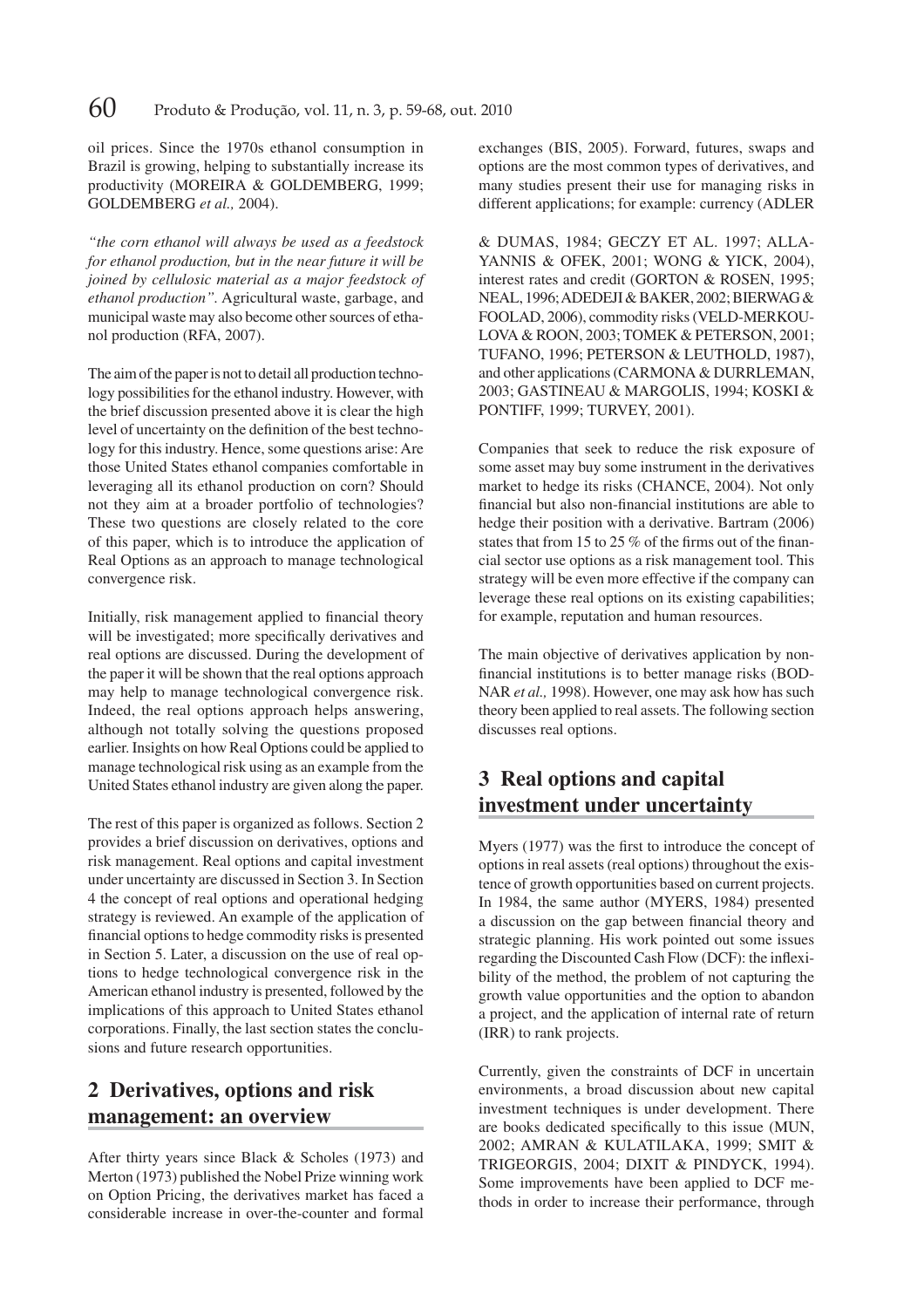the development of APV – Adjusted Present Value, as a competitor to the use of WACC (Weighted Average Cost of Capital) – (MYERS, 1974; LUEHRMAN, 1997b; BRICK & WEAVER, 1984; CIGOLA & PEC-CATI, 2005). Furthermore, stochastic models have been replacing deterministic models to handle cash-flow uncertainty (DIXIT & PINDYCK, 1994).

However, the most prominent approach to evaluate capital investment problems under uncertainty seems to be the real options. The issues of irreversibility, not delay ability, value creation through growth opportunities, managerial flexibility are, in some aspects, faced by the real options approach (DIXIT & PINDYCK, 1994; LUEHRMAN, 1997a; PARK & HERATH, 2000; MILLER & PARK, 2002).

Given all the promises of real options, the approach has been applied in a wide range of industrial segments. Miller & Park (2002) present a review of real options applications in biotechnology, manufacturing/inventory, natural resources, research and development (R&D), stock valuation, strategy and technology.

The main underlying concept of real options applications in capital investment under uncertainty is that managers do not act in a static manner managing a project. If the project is not performing well, it may be changed or even abandoned. Flexibility is captured and measured by real options (TRIGEORGIS, 1993).

During the last decades, the applications and developments of real options theory have been dependent on the development of financial options price theory (TRI-GEORGIS, 1993). On one hand, for the underlying asset of a financial option (some asset that is being traded in the market) there is often data available for more than a decade. On the other, for the real options in general, there is a lack of historical data. Such drawback makes real options value estimation a difficult task.

It is reasonable to assume that if real options derive from financial options, some (or most) of the theory to evaluate financial options has been applied to evaluate real options. Hence, such is the discussion core in the literature related to real options. Black & Scholes (1973) and Merton (1973), with their Nobel Prize winning formula for continuous time calculation of options, and also Cox *et al.* (1979) with their simplified model considering the calculation of the option on discrete events, are maybe the most used models. However, many other more specific models have been applied; for example, Margrabe (1978) with the formula to exchange risk assets, and Cox & Ross (1976) with the technique to model jumps and diffusion process.

### **4 Real options and the operational hedging strategy**

Financial options have been applied as an instrument to manage risks during the last decades. However, the literature in real options is very focused on the application of real options as an investment analysis technique, and not as a risk management one (JORION, 2005).

Nevertheless, real options could be used as a risk management technique as it is a financial option. One main feature of an option is that with low investment it is possible to hedge a significant asset. However, the derivatives market sometimes is not the best way to hedge some types of risks (AABO & SIMKINS, 2005): in the medium and long-term horizon such market tend not to be very efficient in hedging operational risks (AABO &SIMKINS, 2005).

Triantis (2000) provides a risk qualification faced by companies. Technological risks may include research and development outcome risks, implementing new technology, production breakdown and defective products. Economic risks are related to material and labor costs, product demand uncertainty, output price risk and market share risks. Interest rate risk, commodity price risk, currency rate risk and security holdings risk could be considered as financial risks. Performance risks may be exemplified as subcontractor performance, credit risk of contract counterparties and judicial risk. Legal/ regulatory risks are related to tax law changes, political regime switches or insurrection, and environmental regulation changes and expropriation.

Hence, financial options can hedge financial risks and some economic and performance risks but it cannot deal, for instance, with technological risks (at least in the medium and long range). Triantis (2000) also points out that in a long-term international project exposed to a high volatile exchange rate risk, it may be less expensive to hedge this risk with real options than with financial options. Such strategy will be even more effective if the company can leverage these real options on its existing capabilities; for example, reputation and human resources.

Companies facing some financial risk can go to the market to buy some financial option (or another kind of derivative) to hedge their risk. Bond managers can buy some interest rate options depending on the market condition to maintain their portfolio value. Equity managers can buy some kind of stock options to manage their portfolio risk. Farmers and industrial producers can go to the commodity market to decrease the volatility of their revenues or cost of commodities. Under the same context, can a United States ethanol corporation create real options to face some kind of technological risk?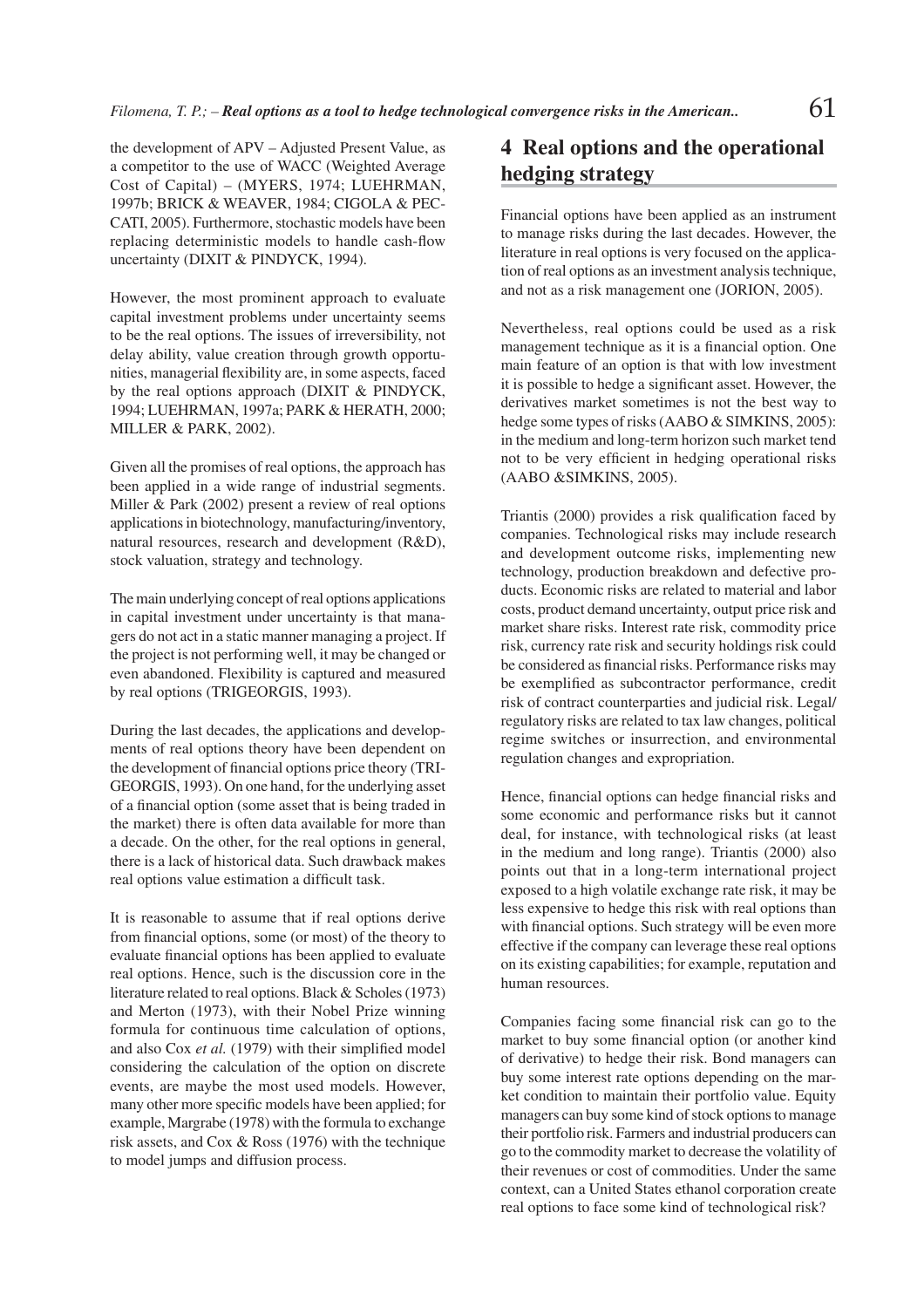Indeed, it is possible to consider real options as a hedging instrument. Some studies have presented real options as an alternative to manage global operational risks. The application of the real options approach as a risk management strategy has been addressed in some studies (AABO & SIMKNS, 2005; CARTERA *et al.*, 2003; PANTZALIS, 2001; CAPEL, 1997), since real options maintain the upside profit possibility limiting the downside loss. However, these applications are limited to currency exposure risks.

Aabo & Simkins (2005) point out that for exchange rate risk management the main relation between financial options and real options is that the first one is effective in the short-term and the second in the long-term. One of the main reasons for that is that, because in the longterm some of the physical transactions may not perform as planned, the company's position in the financial option contract might become speculative.

Another application uses real options to hedge currency exposure based on the global flexibility of a company (CARTERA *et al.,* 2003). Shifting input option may be created if the company is able to exchange a local supplier for a foreign one (or vice-versa), depending on the current exchange rate. Shifting production locations or factors of production is an option if a company has has facilities in more than one location (country). Inter and intra-country new product growth options are possibilities when a company acquires the option to expand in case the market in a foreign country becomes good.

Mello *et al.* (1995) proposed a model integrating operational flexibility and financial hedging in a currency risk environment. Kogut & Kulatilaka (1994) showed that operational flexibility has value for companies that operate globally, since the exchange rate volatility is high. The authors also provided two options that are generated when companies invest in foreign countries: *within country* growth option and *across country* operating flexibility.

Raynor (2002) introduced a concept known as *optionbased diversification*. Such approach works as an insurance that investors can create investing in portfolios of developed firms. The author states that it is very important for companies in a high turbulent environment to hedge some kind of convergence phenomena that might occur. This particular diversification does not create value, but it hedges some risks that the company might face. This is a strategic insurance, as stated: "options based diversification is a response to unpredictable changes in industry boundaries".

In the current paper we explore the use of real options to hedge technological convergence for the American

ethanol industry. The study presents two main contributions to the real options literature: (*i*) introduction of the concept of hedging with real options in the presence of technology convergence risk, and (*ii*) a qualitative case discussion of this concept.

In the next section we present an example of the use of financial options to hedge commodity risks. In section 6 we discuss the use of real options to hedge technological uncertainty in the United States ethanol industry.

## **5 Application of financial options to hedge commodity risk: an example**

This section presents an example of how to hedge commodity risks with financial options. The example will support the development of a qualitative model for hedging production technology risks in the US ethanol industry with real options. Other examples of financial hedging may be found in some publications such as Hull (2006), Chance (2004), Kolb (2005) and Jorion (2005).

In this section's case an ethanol producer (Producer A) is concerned about some increase in the corn price. Producer A has a contract with fixed ethanol price to be delivered in 3 months. In order to maintain the contract's profit the corn price (corn is the feedstock used to produce ethanol) should not increase. To lock the price, Producer A decides to buy corn call options to insure its position as a buyer of corn. It is assumed (to simplify the example) that the option will be held until maturity, when it will be exercised. Hence, it is not necessary to apply any sensitivity with the use of Greeks for this option.

It is important to emphasize that Producer A is seeking to hedge because there is risk of increase in the corn price, which would decrease the company's sparkspread margin (margin between the price of the ethanol and the price of the corn).

This is the information related to the transaction that the company wants to hedge: (*i*) 26.000 gallons of ethanol, (*ii*) Producer A's productivity is 2.6 gallons per bushel of corn, (*iii*) a contract has to be delivered in 3 months and the producer wants to guarantee today's spot price, (*iv*) today's spot price is \$2.20 per bushel, (*vi*) three month call options on corn is \$0.08 per bushel with the strike price of \$2.20, and (*vii*) one contract of option is for 5,000 bushels of corn.

Under this scenario, it is possible to define the cash leg (information about the asset that needs to be hedged) and the hedge leg (information about the asset that will hedge the cash leg) for Producer A.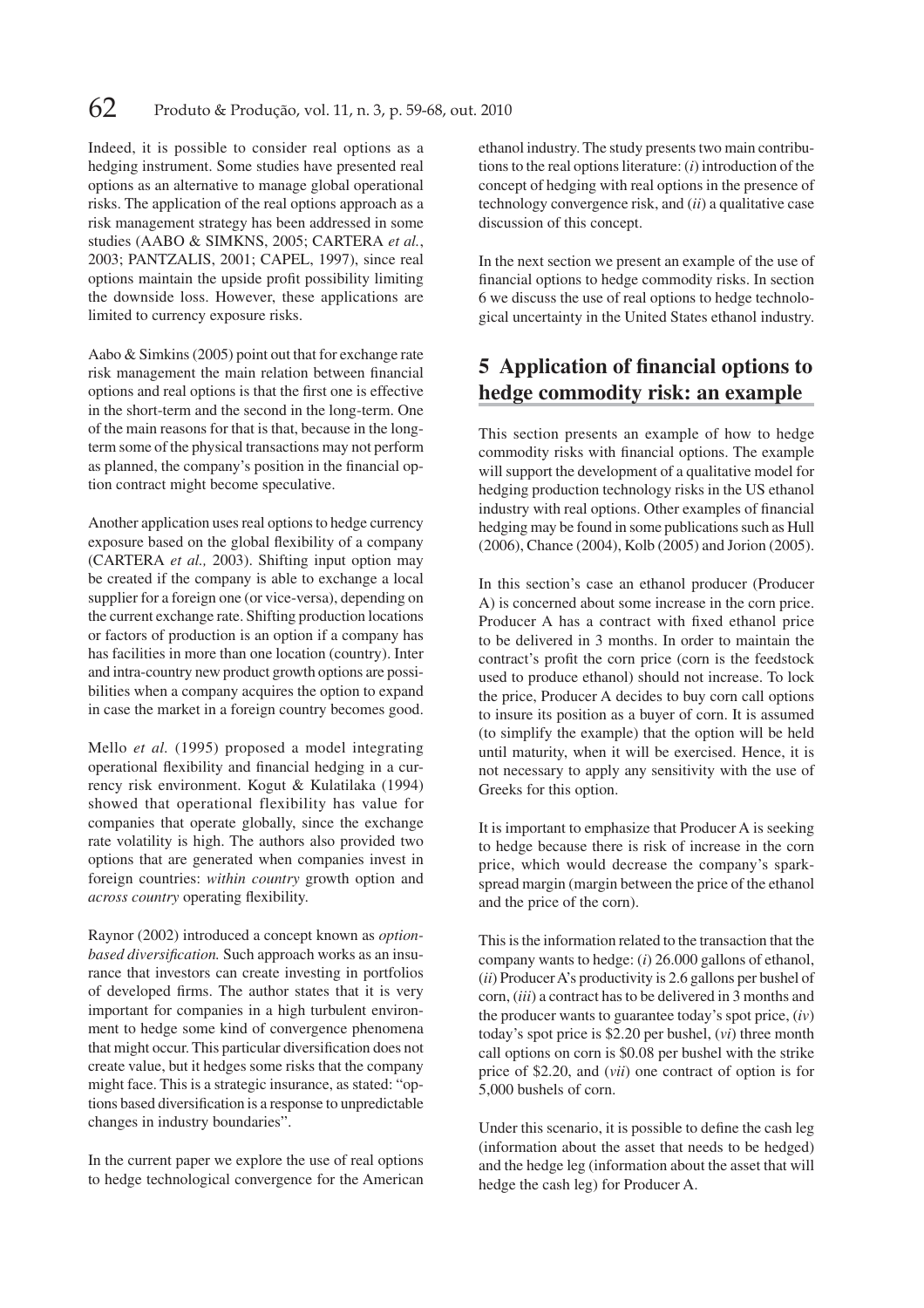To define the Cash Leg it is necessary to calculate the quantity of corn that will be used in this contract. Such quantity is calculated in Equation (1). The strike price of the option is \$ 2.20 per bushel.

$$
Quantity of Corn = \frac{Volume\ of\ Ethanol\ (Gallons)}{\text{Productivity}(Gallons/Bushel)} = \frac{26,000}{2.6} = 10,000\,Bushels \tag{1}
$$

Once the cash leg is known, the hedge leg may be defined. Given that it is necessary to hedge 10,000 bushels of corn and each option contract hedges 5,000 bushels, Producer A will have to buy 2 call options. Each Option costs \$400.00; hence Producer A will spend \$800.00. This is the position that Producer A will take to hedge its asset in time zero  $(t_0)$ .

Independently of the corn price variation Producer A will be guaranteed to buy corn for at most \$2.20 per bushel, plus the option price. Two scenarios will be analyzed in the next two sections: in the first scenario corn price will increase; in the second, it will decrease.

#### **5.1 Scenario I: corn price rises**

In this scenario the spot price of the corn increases to \$2.60 per bushel. The option is deeply on the money (actual price greater than the strike price), so Producer A will exercise the option. Table 1 explains the cash leg loss and the hedge leg profit.

Table 1 – Net Position for Scenario I

| Cash Leg                                                                           | Hedge Leg                                                                                                     |
|------------------------------------------------------------------------------------|---------------------------------------------------------------------------------------------------------------|
| $\text{Lose} = (\$2.60 -$<br>$$2.20$ <sup>*</sup> $10,000 = $4000$                 | Exercise the option and<br>realize a profit.<br>Profit = $(\$2.60 -$<br>$$2.20$ <sup>*</sup> $10,000 = $4000$ |
| Price of the Option per Bushel = $$4000/(5000 \text{ Bushels}) =$<br>\$0.08/Bushel |                                                                                                               |
| Corn Net Cost = $$2.20 + $0.08$ (Option price per Bushel)=<br>\$2.28               |                                                                                                               |

#### **5.2 Scenario II: corn price falls**

Under Scenario II, the spot price of the corn falls to \$2.00 per bushel. The option is out of the money (the strike price is greater than the actual price), so Producer

A will not exercise the option. In Table 2 the profit in the cash leg and the lost in the hedge leg is explained.

Table 2 – Net Position for Scenario II

| Cash Leg                   | Hedge Leg                    |
|----------------------------|------------------------------|
| Profit = $(2.20 - 2.00)$ * | Do not exercise the option.  |
| $10,000 = $2000$           | Cost of the options = $$800$ |

| Price of the Option per Bushel = $$4000/(5000$ Bushels) = |  |
|-----------------------------------------------------------|--|
| \$0.08/Bushel                                             |  |
| Net Cost of the Corn = $$2.00 + $0.08$ (Option price per  |  |
| Bushel $) = $2.08$                                        |  |

Buying the options, Producer A is hedged against corn price volatility. If the price increases the company will have to pay \$2.20 plus the option premium; if it drops, it will pay the lower price plus the option premium. Basically, Producer A is hedged against corn price volatility, since it is maintaining part of the downsize gain, however reducing the upside risk. These two situations summarize the idea of using financial options in commodity risks management. Figure 2 presents a sensitivity analysis combining corn price and the result obtained with the hedging. It is possible to observe that the option has the cost of \$0.08 per bushel up to a corn price of \$2.00; then it starts to increase. The option cost reaches zero when the corn price is \$2.28, and increases to \$0.32 if the corn price rises to \$2.6 per bushel.



Figure 2 – Sensitivity graph relating corn price and option result

# **6 The application of real options to hedge production technological risk in the United States ethanol industry**

The example of Producer A is a simple way to address the reasons behind firms hedge. Therefore, by the time a business is facing a financial risk that can threat its profitability, derivatives market can be a possible insurance source.

Financial hedging is, in general, used for short-term insurance of operational risks. In the case of Producer A, it would be very expensive to apply a commodity hedge for a long-term horizon. Further, long-term hedging with financial options can be very expensive for the company, since it makes difficult to control the output (ethanol quantity to be sold) in the long term. Such output risk may cause the company to change its hedging position to a pure speculative one.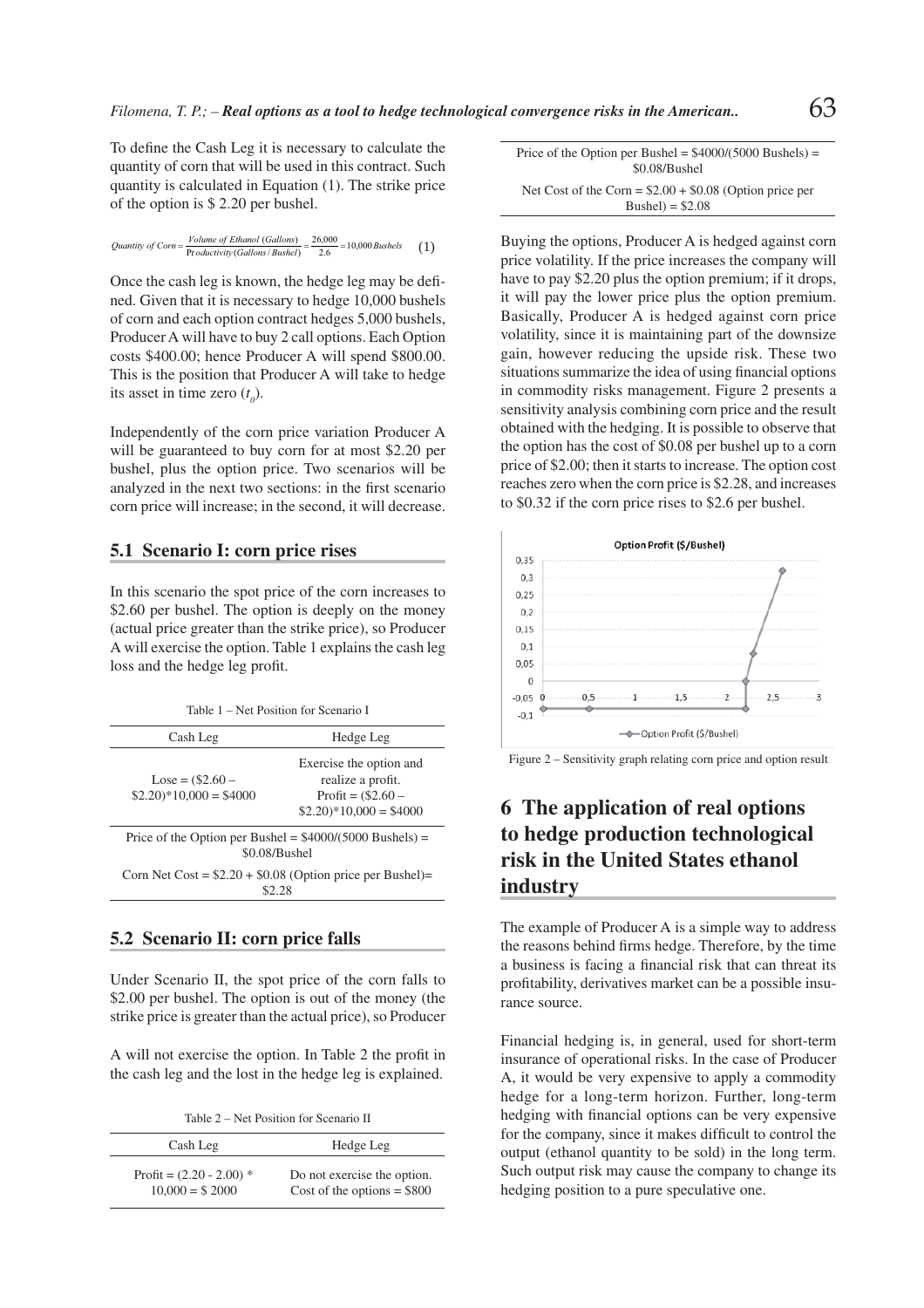The concept of hedging for industries threatened by a technological convergence risk is also discussed here. The risk of a technology becoming obsolete is basically follows the risk concept of a commodity increasing or decreasing its price. If a corporation is facing a technological convergence risk, it must try to hedge its position against the new technology. We illustrate this concept considering Corporation C as a player in the ethanol industry in the United States. Such Corporation relies on the following features: (i) 20 facilities of 30 MGPY each (Million Gallons per Year) spread across the country; (ii) presents a very organized distribution network to its retailers; (iii) sold 90% of its capacity last year; (iv) uses corn-based ethanol technology; (v) presents an overall market value of 1 billion dollars.

Corporation C is a quite considerable asset, but it is totally based on a single technology. Furthermore, the corn-based industry assumes a considerable risk in terms of what will be the best technology to produce ethanol in the future. Brazil's technology is sugar-cane based, and now United States and Brazil are developing cellulosic-based ethanol. The cellulosic ethanol is obtained from ethanol with cellulosic materials. Yacobucci (2006) states that "*Cellulosic Materials include "low" value waste products such as recycled paper and rice hulls, or dedicated fuel crops, such as switch grass and fast growing trees*".

On the time frame of such scenario, corn ethanol was the main technology to produce ethanol in the US (USDA, 2006). However, cellulosic ethanol can quickly become the best technology, thus threatening Corporation C. The sugar-cane technology will not be considered, so the focus will be on corn and cellulosic ethanol technologies.

Alternatively, Corporation C may take a high bet on the existing corn ethanol technology and ignore the cellulosic ethanol technology. That means not considering the potential increase in corn price in the example of the financial hedging (Section 5). If the corn price remains the same or declines, it becomes a good deal; however, rising corn prices would shrink company's profitability. Thus, Corporation C is recommended to perform "low" investments in R&D related to cellulosic ethanol in order to guarantee its long-term position in the market.

 "Low" investments in R&D in cellulosic ethanol can be seen as a real option that hedges the company's market value, even if the value lost in the cash leg is not totally offset by the hedge leg. Such investment becomes an option since the total value to be invested is small compared to market value of the company.

A Financial Option is a highly leveraged financial instrument; a very "low" investment can generate a

significant amount of cash. The real option proposed (R&D option) is also highly leveraged, since it guarantees (or at least partially guarantees) the market value of Corporation C. Such "low" investment can be leveraged in the business structure, since the company relies on a solidly built supply chain and established brand. It is important to emphasize we are not proposing a massive investment in the cellulosic ethanol technology, but instead proposing "low" investments that are a sequence of real options.

As referred in the example in Section 5, it is possible to define cash and a hedge leg for Corporation C. In the technology hedging example, the cash leg hedges the company market value of 1 billion dollars, and the hedge leg would consist of investments in R&D of cellulosic ethanol.

We emphasize our proposal of Company C investing "low" in R&D, since there are other companies intensively investing in this technology (probably due to their better knowledge on that technology). The idea is to provide Company C with the option of making significant investments in cellulosic ethanol in case that technology proves to be more effective than corn ethanol. Figure 3 depicts a proposed framework of hedging technological convergence risk for the ethanol industry.



Source: Author's Analysis

There are three possible strategies to be adopted by Corporation C at T1 (time 1) and T2 (time 2): Abandon the Option, Buy another Option, and Exercise the Option. We discuss each strategy in next sections.

#### **6.1 Corporation C abandons the option**

If it is proven that the cellulosic technology is worse than the existing corn technology, Corporation C will not exercise the option of investing more in cellulosic ethanol. Basically, Corporation C will shut down its R&D in cellulosic ethanol. The closing down decision could be taken in T1 (time 1) or T2 (time 2).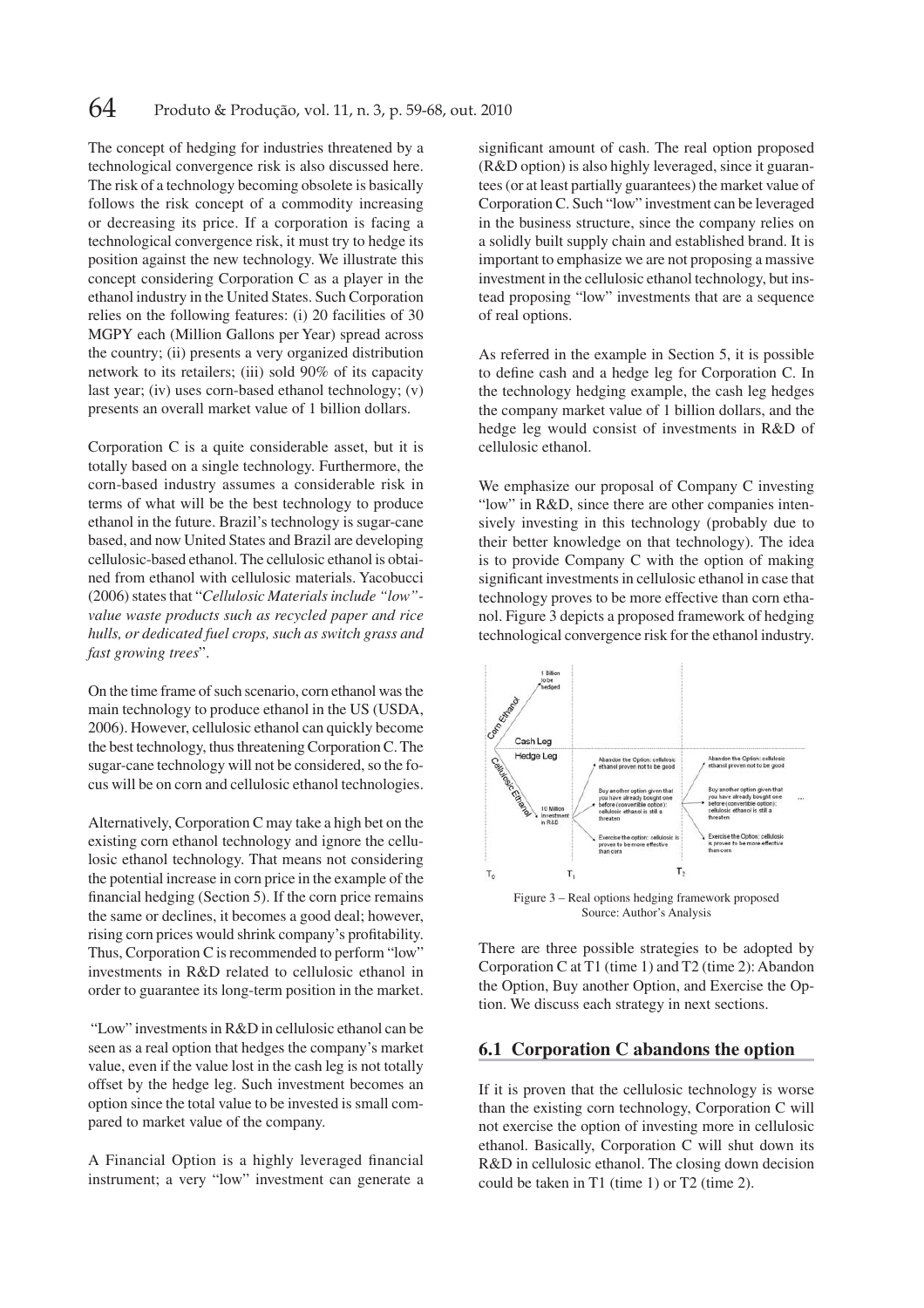#### **6.2 Corporation C buys another option**

Corporation C can decide to invest in cellulosic ethanol R&D if it remains a threat to corn. This decision must be taken if neither corn nor cellulosic are proven to be the best technology to produce ethanol. This works as convertible option on another option, since one is buying option 2 (at T1 or T2) because option 1 gives this opportunity. Obviously, such a company could buy an option at time 2 without option 1, but it would probably be a more expensive option.

#### **6.3 Corporation C exercises the option**

Corporate C will make this decision if cellulosic ethanol is proven to be more effective than corn ethanol. That would imply changing the technology from corn to cellulosic, requiring Company C to invest in equipments and human resources. However, Corporation C will present significant know-how in terms of supply-chain infrastructure to retailers.

### **7 Implications for the american ethanol industry**

Based on Section 6, it is reasonable to discuss future strategic R&D decisions for the US Ethanol Industry. Given that corn-based ethanol technology might become obsolete, companies that produce ethanol based only on corn should start investing in R&D on other technologies.

Suppose that cellulosic-based ethanol rises as a real threat; significant cellulosic-based ethanol R&D investment should be made to create real options to hedge its operational position. That would also be true for Brazilian ethanol companies strictly based on sugar-cane.

Such a problem embraces the issue of diversification versus specialization, but the approach presented in this paper is not to construct cellulosic ethanol facilities. The main point is that investment in cellulosic ethanol R&D should be leveraged for the construction of future facilities if cellulosic ethanol proves to be economically more efficient than corn.

The concept of real options as a hedging strategy insures that a corporation will be a player in the ethanol market for a long term. In addition, it is important to note that if a corn-based corporation avoided investing in cellulosic ethanol and the corn ethanol had proven to be the best technology, it would have saved investments in cellulosic ethanol R&D. However, if a corn-based corporation had not invested in cellulosic ethanol, and it was proven to be the best technology, such a corporation would have faced difficulties to maintain its participation in the market<sup>1</sup>.

Table 3 – Summary of the policies to be adopted by ethanol companies in the US **Risks and Benefits** Produce only with Corn Difficult situation if cellulosic is proven to be the best feedstock. The company will probably have to acquire cellulosic technology from a competitor. Invest only in R&D of Cellulosic Company goes out of business if cellulosic is proven not to be efficient. To commercialize cellulosic ethanol the company will have to invest in infrastructure. Also, it can be acquired by a company which just uses corn as the feedstock if cellulosic is proven to be better. Produce with Corn and invest in R&D related to cellulosic ethanol If corn is proven to be the best feedstock: business as usual but loses the investment in cellulosic R&D. If cellulosic is proven to be better: use most part of the infrastructure, mostly distribution, and start production with cellulosic.

Source: Author's Analysis

Table 3 presents a summary of the policies that can be adopted by ethanol companies in the US regarding risks and benefits.

The ethanol was just a simplified example to present the concept of real option as a hedging technique. However, based on the previous discussion, some insights regarding the two questions from the introduction section could be provided: Are ethanol companies in the US

comfortable in leveraging all their ethanol production on corn? Should not they aim at a broader portfolio of technologies? The core issue is not to present definitive answers on the issue. On the other hand, it seems that only corn production imposes clear risks given the current environment. Furthermore, there is no guarantee that the decision presented in Table 3 is the optimal one, but producing corn-based ethanol and investing in R&D related cellulosic ethanol tends to present lower

<sup>&</sup>lt;sup>1</sup> This is exactly the same concept expressed in the financial hedging example of section 5.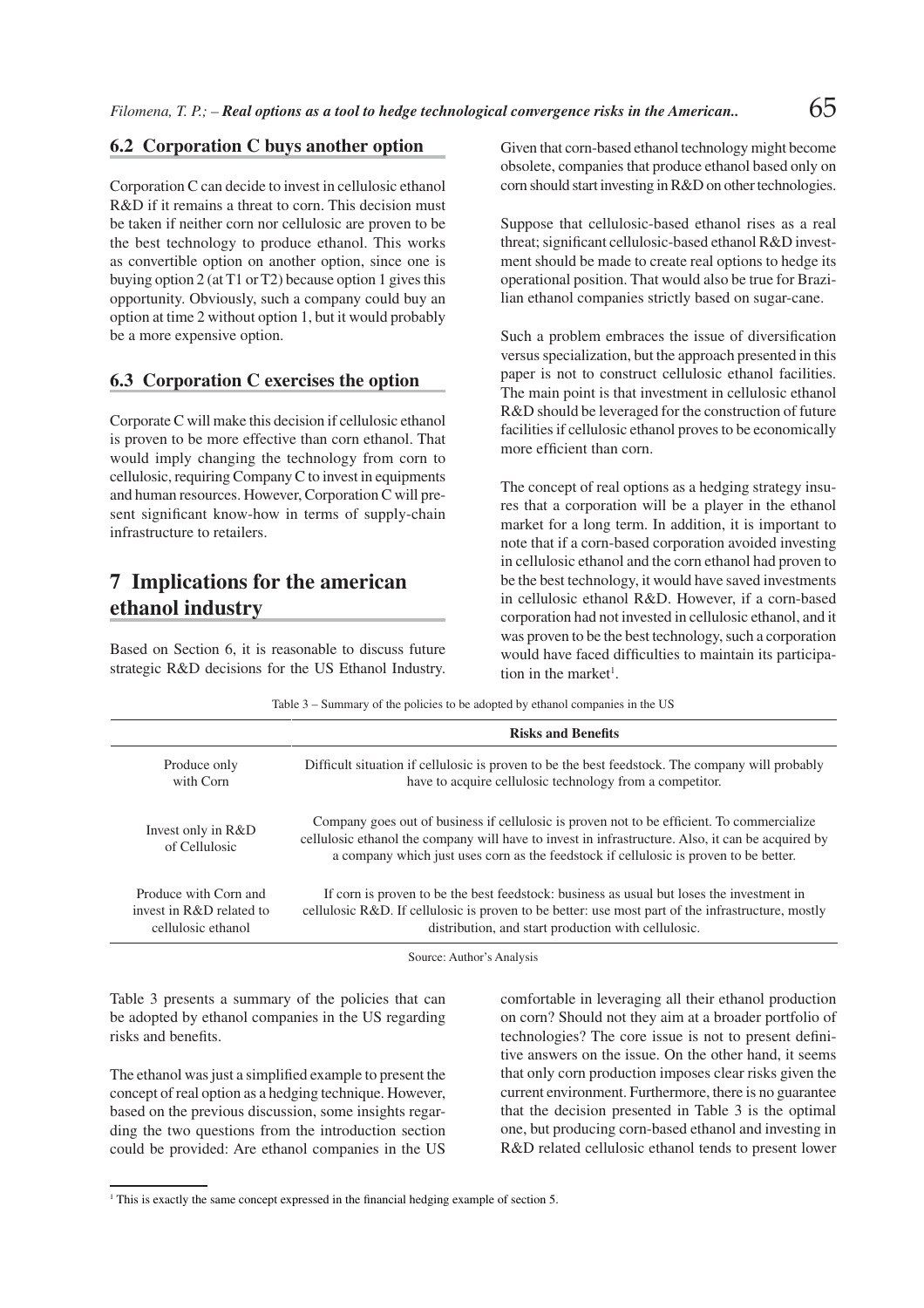risk compared to other alternatives. Finally, companies should not start immediately producing ethanol using other technologies, but they should invest in R&D of new technologies.

As future research, one must evaluate quantitatively those hedging concepts with real options. To solve such a problem, mathematical techniques as Stochastic Differential Equations and/or Dynamic Programming could be applied (BLACK & SCHOLES, 1973; CARMONA & DURRLEMAN, 2003; DIXIT & PINDYCK, 1994). Furthermore, the prices of corn, sugar-cane and ethanol will have to be modeled as stochastic parameters on the analysis.

### **8 Conclusion**

This paper discusses basic concepts of derivatives, options and risk management, real options in capital investment and real options as an operational hedging strategy. An example of how financial options are applied to hedge commodity prices risk is presented. Based on the financial option example, a discussion of real options applications for US corn-based ethanol corporations to manage their technological risks is carried out. The main goal was to present an initial introduction to real options applications in order to manage technological convergence risk.

Despite the concept of hedging with real options, the discussion was just based on the United States Ethanol industry because it is a useful example of potential technology convergence. Also, this is a commodity based industry which, in general, relies on reliable historical price data. The availability of data makes it easier to apply methodologies as real options.

As future research, we recommend building a quantitative model to prove that real option framework as feasible. Along with the quantitative model, three issues should be considered: amount of investment to be made, time to make such investment; and value of exchanging options in a R&D project. Those are key aspects to support the sustainable development of the industry in the United States.

### **References**

AABO, T. & SIMKINS, B. Interaction between real options and financial hedging: fact or fiction in managerial decision making. *Review of Financial Economics,* vol. 14, pp. 353-369, 2005.

ADEDEJI, A. & BAKER, R. Why firms in the UK use interest rate derivatives. *Managerial Finance*, vol. 28, No. 11, pp. 53-74, 2002.

ADLER, M. & DUMAS, B. Exposure to currency risk: definition and measurement. *Financial Management*, Summer, pp. 41-50, 1984.

ALLAYANNIS, G. & OFEK, E. Exchange rate exposure, hedging, and the use of foreign currency derivatives. *Journal of International Money and Finance,* Vol. 20, pp. 273-296, 2001.

AMRAN, M. & KULATILAKA, N. *Real Options – Managing strategic decisions in an uncertainty world.* Boston: Harvard School Press, 1999.

BARTRAM, S. M. The use of options in corporate risk management. *Managerial Finance,* vol. 32, No. 2, pp. 160-181, 2006.

BIERWAG, G. O. & FOOLAD, I. J. Duration Analysis: An Historical Perspective. *Journal of Applied Finance,*  vol. 16, No. (2), pp. 144-160, 2006.

BIS *Triennial Central Bank Survey: foreign exchange and derivatives market activity in 2004,* March. Available: http://www.bis.org/publ/rpfx05t.pdf. Accessed: August 2007.

BLACK, F. & SCHOLES, M. The pricing of options and corporate liabilities. *Journal of Political Economy,* vol. 81, pp. 637-659, 1973.

BODNAR, G.M., HAYT, G.S. & MARSTON, R.C. Wharton survey of financial risk management by US Non-Financial Firms. *Financial Management,* vol. 27, No. 4, pp. 70-91, 1998.

BRICK, I. E. & WEAVER, D. G. A comparison of capital budgeting techniques in identifying profitable investments. *Financial Management*, Winter, pp. 29-39, 1984.

CAPEL, J. Real Options Approach to Economic Exposure Management. *Journal of International Financial Management and Accounting,* vol.8, No. 2, pp. 87-113, 1997.

CARMONA, R. & DURRLEMAN, V. Pricing and Hedging Spread Options. *SIAM Review,* vol. 45, No. 4, pp. 627-685, 2003.

CARTERA, D. A.; PANTZALIS, C. & SIMKINS, B. J. Asymmetric Exposure to Foreign-Exchange Risk: Financial and Real Option Hedges Implemented by US Multinational Corporations. Annual Conference *on Real Options: Theory meets Practice,* Washington D.C., July 10-12, 2003.

CHANCE, D.M. *An introduction to derivatives &*  risk management, 6<sup>th</sup> Edition. Ohio: Thomson South-Western, 2004.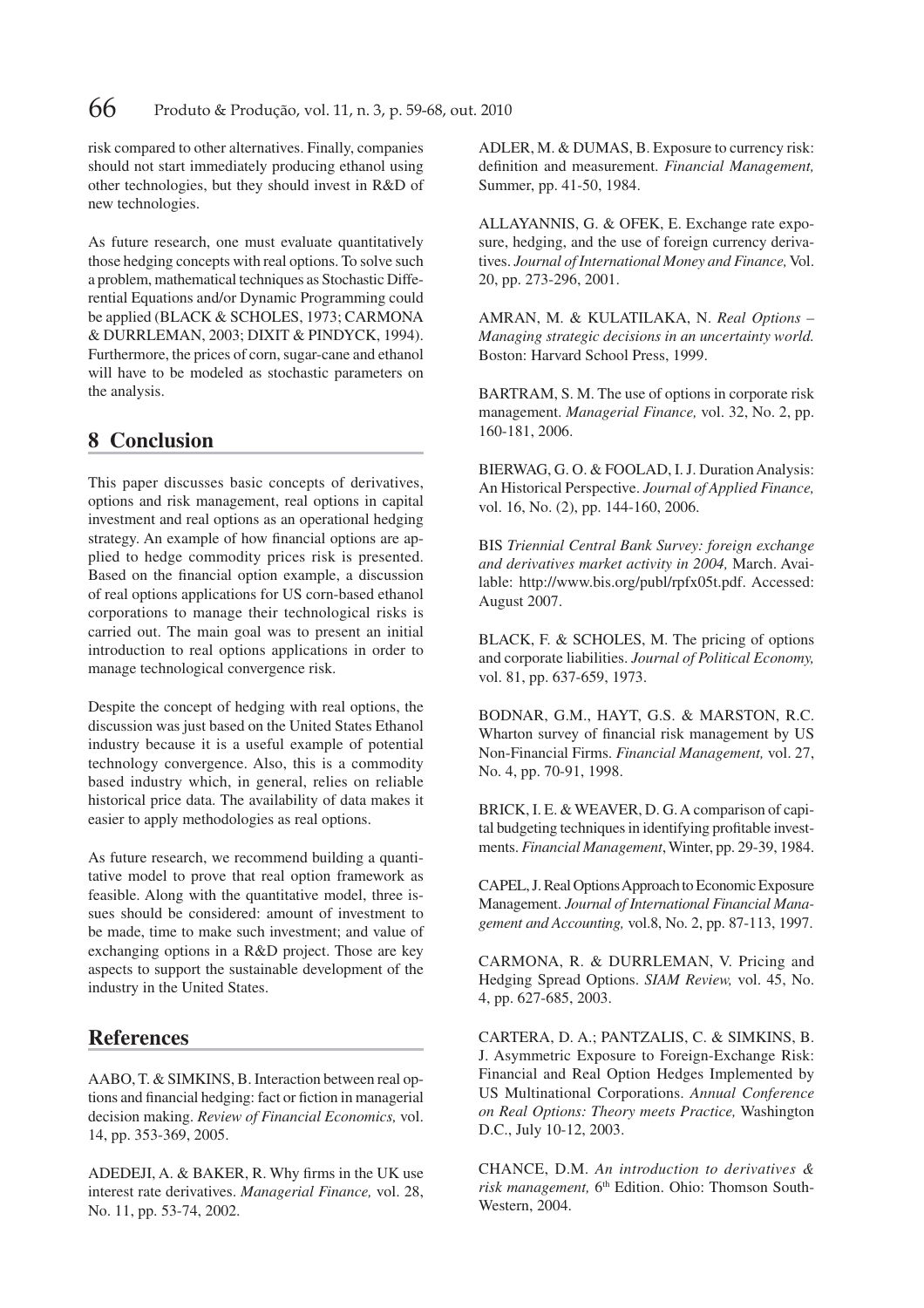CIGOLA, M. & PECCATI, L. On the comparison between the APV and the NPV computed via the WACC. *European Journal of Operations Research,* pp 377-385, 2005.

COX, J. C. & ROSS, S. A. The valuation of options for alternative stochastic process. *Journal of Financial Economics,* vol. 3, pp. 145-166, 1976.

COX, J.C.; ROSS, S.A. & RUBINSTEIN, M. Option pricing: a simplified approach. *Journal of Financial Economics,* vol. 7, pp. 229-263, 1979.

DIXIT, A.K. & PINDYCK, R. Investment under uncertainty. New Jersey: *Princeton University Press,* 1994.

DU, X. & HAYES, D. The Impact of Ethanol Production on US and Regional Gasoline Prices and Profitability of the U.S. Oil Refinery Industry. *Working Paper – 08 – WP – 467, Center for Agricultural and Rural Development.* www.card.iastate.edu, Iowa State University, April 2008.

GASTINEAU, G. L & MARGOLIS, L. I. The future of equity derivatives: What lies ahead? *Financial Analysts Journal,* vol. 50, No. 6. pp. 6-11, 1994.

GECZY, C.; MINTON, B.A. & SCHRAND, C. Why firms use currency derivatives. *Journal of Finance*, vol. 52, No. 4, pp. 1323-1354, 1997.

GOLDEMBERG, J.; COELHO, S. T. & LUCON, O. How adequate policies can push renewable. *Energy Policy,* vol. 32, pp. 1141-1146, 2004.

GORTON, B. & ROSEN, R. Banks and Derivatives. *NBER Macroeconomics Annual,* vol. 10, pp. 299-339, 1995.

HULL, J. C. *Options: Futures and Other Derivatives,* 6th Edition. New Jersey: Prentice Hall, 2006.

JORION, P. *Financial Risk Manager Handbook*, 3rd Edition, New Jersey: Wiley Finance, 2005.

KOGUT, B. & KULATILAKA, N. Operating flexibility, global manufacturing, and the option value of a multinational network. *Management Science,* vol. 40, No. 1, pp. 123-139, 1994.

KOLB, R. W. *Futures, Options and Swaps,* 4th Edition. Massachusetts: Blackwell Publishing, 2005.

KOSKI, J. L. & PONTIFF, J. How Are Derivatives Used? Evidence from the Mutual Fund Industry. *The Journal of Finance,* Vol. 54, No. 2, pp. 791-816, 1999. LUEHRMAN, T. A. What's it worth? A general manager's guide to valuation. *Harvard Business Review,* May/ Jun, pp. 132-142, 1997a.

LUEHRMAN, T. A. Using APV: a better tool to valuing operations. *Harvard Business Review,* May-June, pp. 145-154, 1997b.

MARGRABE, W. The value of an option to exchange one asset for another. *The Journal of Finance,* vol. 33, No. 1, pp. 177-186, 1978.

MELLO, A. S.; PARSONS, J. E. & TRIANTIS, A. J. An integrated model of multinational flexibility and financial hedging. *Journal of International Economics*, Vol. 39, pp. 27-51, 1995.

MERTON, R.C. Theory of rational pricing. *Bell Journal of Economics and Management Sciences.* vol. 14, No. 1, pp. 141-183, 1973.

MILLER, L. T. & PARK, C. S. Decision making under uncertainty – real options to the rescue? *The Engine ering Economist,* vol. 47, No 2, pp. 105-150, 2002.

MOREIRA, J. R. & GOLDEMBERG, J. The alcohol program. *Energy Policy,* Vol. 27, pp. 229-245, 1999.

MUN, J. *Tools and Techniques for Valuing Strategic Investments and Decisions.* New Jersey: John Wiley & Sons, 2002.

MYERS, S. C. Interactions of corporate financing and investment decisions – implications for capital budgeting. *The Journal of Finance,* vol. 29, No. 1, pp. 1-25, 1974.

MYERS, S. C. Determinants of corporate borrowing. *Journal of Financial Economics,* vol. 5, No. 2, pp. 147-175, 1977.

MYERS, S. C. Finance theory and financial strategy. *Interfaces,* pp 126-137, 1984.

NEAL, R. S. Credit derivatives: New financial instruments for controlling credit risk. *Economic Review Federal Reserve Bank of Kansas City,* vol. 81, No. 2, 1996.

PANTZALIS, C.; SIMKINS, B. J. & LAUX, P. A. Operational Hedges and the Foreign Exchange Exposure of U.S. Multinational Corporations. *Journal of International Business Studies,* vol. 32, No. 4, pp. 793-812, 2001.

PARK, C. S. & HERATH, H. S. B. Exploiting uncertainty – investment opportunities as real options: a new way of thinking engineering economics. *The Engineering Economist,* vol. 45, No. 1, pp 1-36, 2000.